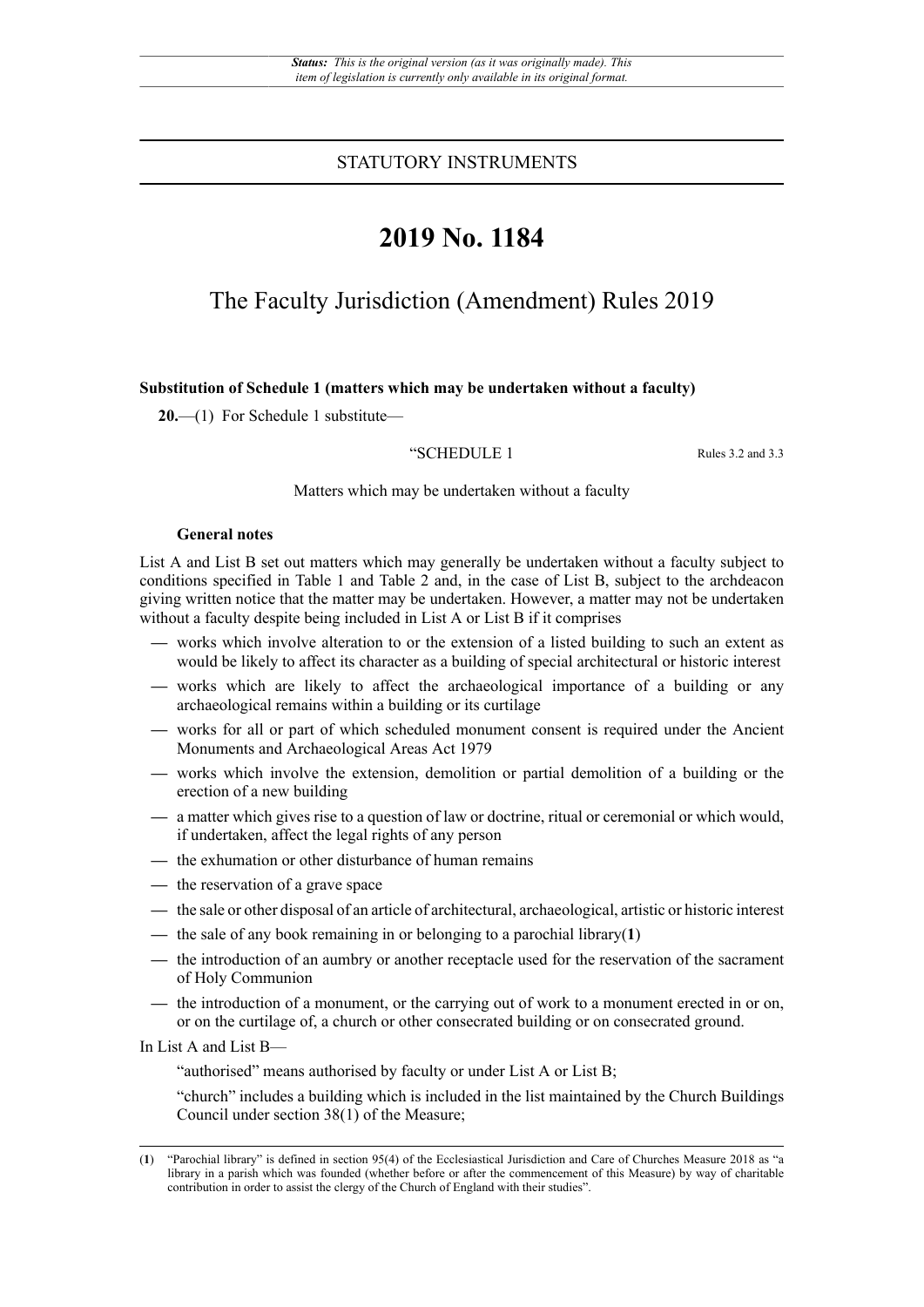"fabric" means the structure of a building comprising its walls, floor and roof;

"historic", in relation to material, means material which is of historic or architectural significance;

Advice may be sought from the Diocesan Advisory Committee as to whether material is historic material or whether an article is of architectural, archaeological, artistic or historic interest.

Application may be made to the chancellor for directions as to matters not included in List A or List B that are of such a minor nature that they may be undertaken without a faculty.

## **Table 1**

#### **List A – Matters which may be undertaken without a faculty and without the need for consultation**

This table prescribes matters which may be undertaken without a faculty subject to any specified conditions.

See the general notes as to matters which may not be undertaken without a faculty despite being included in List A.

| Matter<br>A1. Church building etc.                                                                                                                                                                                                                             | Specified conditions                                                                                                                                                                                                                                                                                    |
|----------------------------------------------------------------------------------------------------------------------------------------------------------------------------------------------------------------------------------------------------------------|---------------------------------------------------------------------------------------------------------------------------------------------------------------------------------------------------------------------------------------------------------------------------------------------------------|
| substantial replacement of material, carried out as part external scaffolding is to be erected<br>of the regular course of care and upkeep of the building                                                                                                     | $(1)(a)$ Works of maintenance, not involving repair or The parochial church council's insurers are notified if                                                                                                                                                                                          |
| (b) works of repair not materially affecting the fabric<br>or any historic material                                                                                                                                                                            |                                                                                                                                                                                                                                                                                                         |
| (2) Repairs and replacement of fittings in existing<br>kitchens, lavatories, office accommodation and other<br>ancillary rooms                                                                                                                                 |                                                                                                                                                                                                                                                                                                         |
| (3) Like for like repairs to window glass                                                                                                                                                                                                                      | The works do not include repairs to stained glass or to<br>clear glass manufactured before 1960                                                                                                                                                                                                         |
| window guards                                                                                                                                                                                                                                                  | (4) The repair or like for like replacement of wire mesh Only non-corroding fixings are used and, where<br>practicable, are fixed in mortar joints                                                                                                                                                      |
| activity where the church is not a listed building                                                                                                                                                                                                             | (5) The treatment of timber against beetle or fungal The works do not involve the replacement of timber                                                                                                                                                                                                 |
| (6) Works of maintenance, repair and adaptation (not<br>amounting to substantial addition or replacement but                                                                                                                                                   | The works do not involve making additions to an<br>electrical installation                                                                                                                                                                                                                              |
| including re-wiring) to existing—<br>heating systems (including the replacement of<br>(a)<br>control equipment)<br>gas, water or other services<br>(b)<br>electrical installations (including lighting<br>(c)<br>installations) and other electrical equipment | Any work to a gas fitting is carried out by a person who<br>is registered on the Gas Safe Register (or is a member<br>of another class of persons approved by the Health and<br>Safety Executive for the purposes of Regulation $3(3)$<br>of the Gas Safety (Installation and Use) Regulations<br>1998) |
|                                                                                                                                                                                                                                                                | Any work to an oil-fired heating system or to an<br>electrical installation or electrical equipment is carried<br>out by a person whose work is subject to an accredited<br>certification scheme (as defined in rule $3.1(6)$ )                                                                         |
|                                                                                                                                                                                                                                                                | In the case of adaptation, the parochial church<br>council's insurers are notified of the proposals                                                                                                                                                                                                     |
|                                                                                                                                                                                                                                                                |                                                                                                                                                                                                                                                                                                         |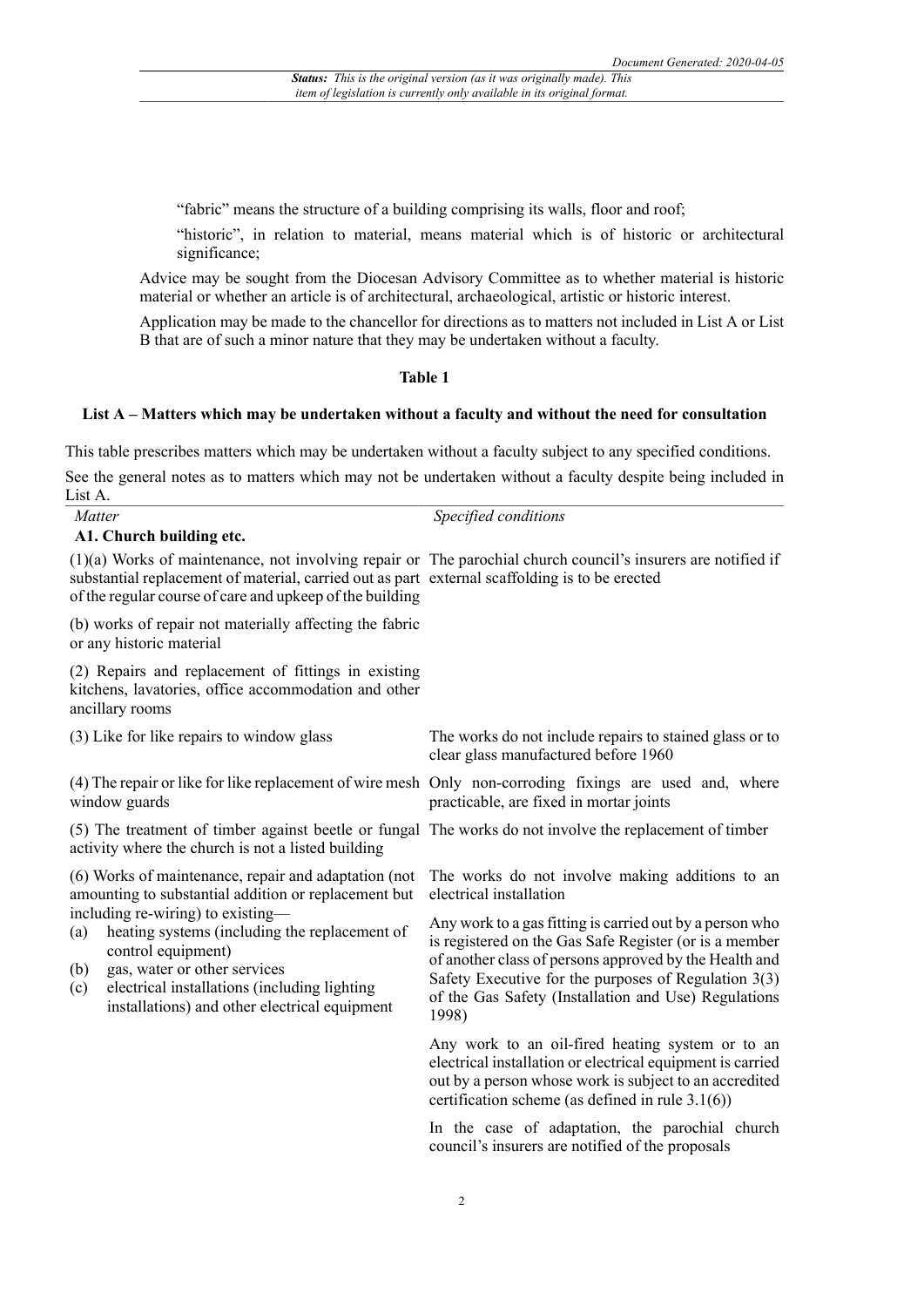*Status: This is the original version (as it was originally made). This item of legislation is currently only available in its original format.*

| Matter                                                                                                                            | Specified conditions                                                                                                                                                                                                                   |
|-----------------------------------------------------------------------------------------------------------------------------------|----------------------------------------------------------------------------------------------------------------------------------------------------------------------------------------------------------------------------------------|
| (7) The replacement of a boiler in the same location<br>and utilising an existing fuel supply and existing pipe<br>runs           | Any work to a gas fitting is carried out by a person who<br>is registered on the Gas Safe Register (or is a member<br>of another class of persons approved by the Health and<br>Safety Executive for the purposes of Regulation $3(3)$ |
| (See matter $B1(5)$ in List B for replacement using<br>different fuel supply of pipe runs)                                        | of the Gas Safety (Installation and Use) Regulations<br>1998)                                                                                                                                                                          |
|                                                                                                                                   | Any work to an oil-fired heating system is carried out<br>by a person whose work is subject to an accredited<br>certification scheme (as defined in rule $3.1(6)$ )                                                                    |
|                                                                                                                                   | The works do not involve the creation of a new<br>external flue                                                                                                                                                                        |
|                                                                                                                                   | The parochial church council's insurers are notified of<br>the proposals                                                                                                                                                               |
| material covering the roof of a building which is not replaced was authorised                                                     | (8) The like for like replacement of roof lead or other The original introduction of the material being                                                                                                                                |
| a listed building                                                                                                                 | The parochial church council's insurers are notified of<br>the proposals                                                                                                                                                               |
| with an image capture facility)                                                                                                   | (9) The installation of a roof alarm (including an alarm The amount of associated cabling is kept to the<br>minimum that is reasonably practicable                                                                                     |
|                                                                                                                                   | The parochial church council's insurers are notified of<br>the proposals                                                                                                                                                               |
|                                                                                                                                   | Any work to an electrical installation is carried out<br>by a person whose work is subject to an accredited<br>certification scheme (as defined in rule $3.1(6)$ )                                                                     |
| (10) The application of forensic marking on roof lead<br>or other material covering a roof or to rain water goods<br>or flashings |                                                                                                                                                                                                                                        |
| (11) Work to an existing lightning conductor                                                                                      | The parochial church council's insurers are notified of<br>the proposed work                                                                                                                                                           |
|                                                                                                                                   | The parochial church council is satisfied that the<br>person who is to undertake the work has the necessary<br>skill and experience                                                                                                    |
| (12) The replacement or introduction of a weather vane<br>on a church which is not a listed building                              |                                                                                                                                                                                                                                        |
| replacement of a flagpole                                                                                                         | (13) The repair, maintenance, removal, disposal or Only non-corroding fixings are used where a flagpole<br>is repaired or replaced                                                                                                     |
| furnishings, office equipment and minor fixtures changed<br>(including safes) in vestries and similar rooms                       | (14) The introduction, removal or disposal of furniture, The existing use of the vestry or similar room is not                                                                                                                         |
|                                                                                                                                   | No article of historic or artistic interest is removed or<br>disposed of                                                                                                                                                               |
| extinguishers                                                                                                                     | (15) The introduction, removal or disposal of fire Any instructions from the supplier or the parochial<br>church council's insurer in relation to their type or<br>location is complied with                                           |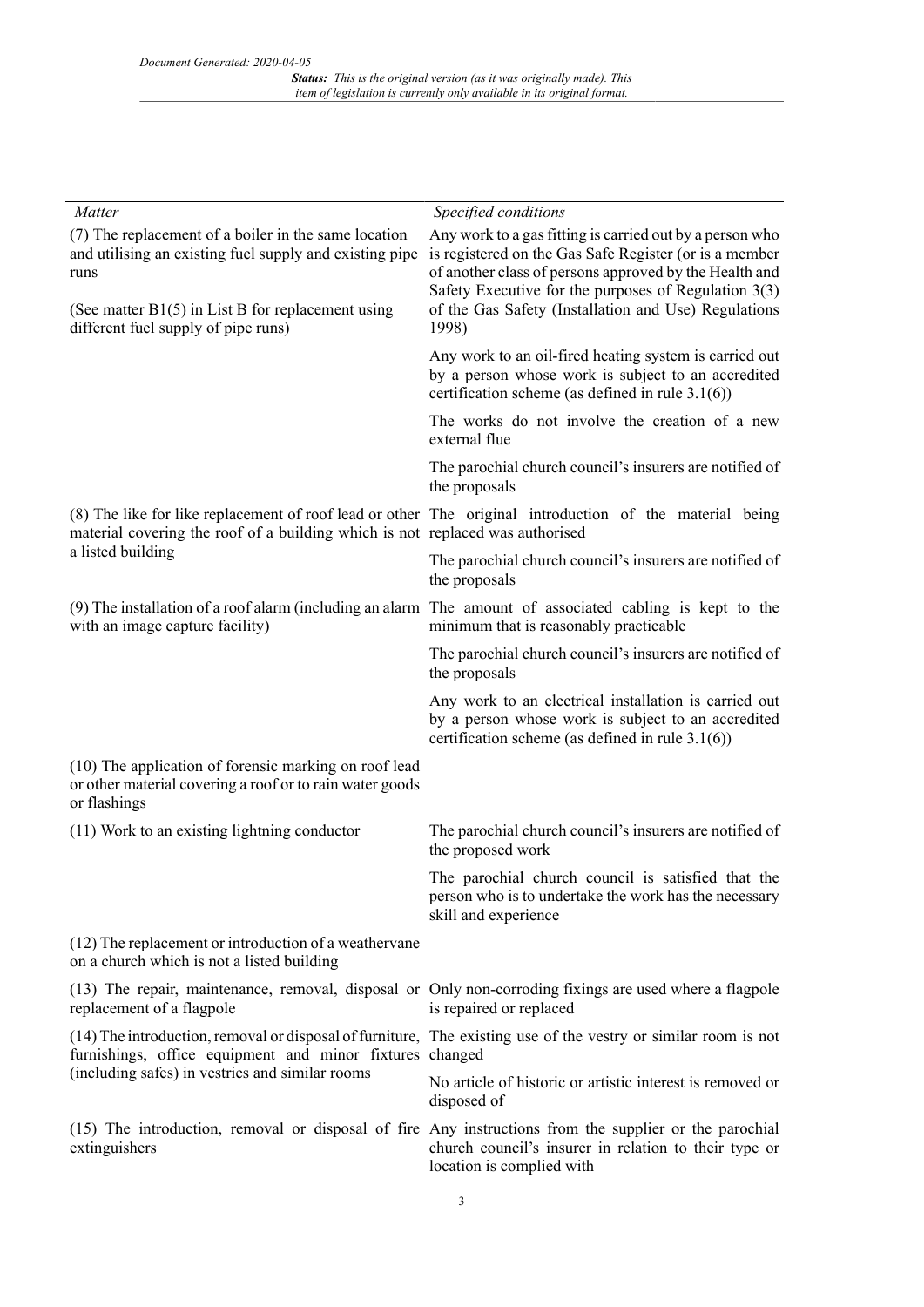| Matter                                                                                                                                                                             | Specified conditions                                                                                                                                                                                                      |
|------------------------------------------------------------------------------------------------------------------------------------------------------------------------------------|---------------------------------------------------------------------------------------------------------------------------------------------------------------------------------------------------------------------------|
| (16) The making of additions to an existing name The board is not a war memorial or roll of honour<br>board                                                                        |                                                                                                                                                                                                                           |
|                                                                                                                                                                                    | The addition is in the same style (including colour and<br>materials) as existing names on the board                                                                                                                      |
| (17) The installation of bat boxes as part of a bat<br>management programme                                                                                                        |                                                                                                                                                                                                                           |
| (18) The introduction of anti-roosting spikes                                                                                                                                      | Only non-corroding fixings are used and, where<br>practicable, are fixed in mortar joints                                                                                                                                 |
| (19) The installation of bird netting to tower windows                                                                                                                             |                                                                                                                                                                                                                           |
| system                                                                                                                                                                             | (20) The adaptation of an existing sound reinforcement Any work to an electrical installation is carried out<br>by a person whose work is subject to an accredited<br>certification scheme (as defined in rule $3.1(6)$ ) |
|                                                                                                                                                                                    | In the case of a church which is a listed building, no<br>alteration is made to existing fixings or cable runs (but<br>see matter $B1(13)$ in List B)                                                                     |
| (21) The introduction of a defibrillator in a church<br>which is not a listed building                                                                                             |                                                                                                                                                                                                                           |
| <b>A2. Musical instruments</b>                                                                                                                                                     |                                                                                                                                                                                                                           |
| (other than pipe organs and non-portable electronic<br>organs) and associated equipment                                                                                            | (1) The introduction or disposal of musical instruments No article of historic or artistic interest is disposed of                                                                                                        |
| pianos                                                                                                                                                                             | (2) The routine tuning and maintenance of organs and In the case of organs, any works do not involve tonal<br>alterations, changes to the action or major dismantling<br>of the instrument                                |
| humidification equipment for organs                                                                                                                                                | (3) The repair or replacement of electrical motors and Any work to an electrical installation is carried out<br>by a person whose work is subject to an accredited<br>certification scheme (as defined in rule $3.1(6)$ ) |
| A3. Bells etc.                                                                                                                                                                     |                                                                                                                                                                                                                           |
| (1) The inspection and routine maintenance of bells, No tonal alterations are made to any bell                                                                                     |                                                                                                                                                                                                                           |
| bell fittings and bell frames                                                                                                                                                      | No bell is lifted from its bearings                                                                                                                                                                                       |
| staples (including re-bushing) and bell wheels                                                                                                                                     | (2) The repair and maintenance of clappers, crown Works do not include the re-soling or re-rimming of a<br>bell wheel                                                                                                     |
|                                                                                                                                                                                    | No bell is lifted from its bearings                                                                                                                                                                                       |
| (3) The repair or replacement of bell stays, pulleys, bell No bell is lifted from its bearings<br>ropes (including in Ellacombe apparatus), rope bosses,<br>sliders or slider gear |                                                                                                                                                                                                                           |
| (4) The repainting of metal bell frames and metal bell No bell is lifted from its bearings<br>fittings                                                                             |                                                                                                                                                                                                                           |
| A4. Clocks                                                                                                                                                                         |                                                                                                                                                                                                                           |
| and clock dials                                                                                                                                                                    | (1) The inspection and routine maintenance of clocks Works do not include re-painting or re-gilding of clock<br>dials or repainting clock movements                                                                       |
| (2) Maintenance and like-for-like repairs, without<br>removing the clock from the church, of:                                                                                      |                                                                                                                                                                                                                           |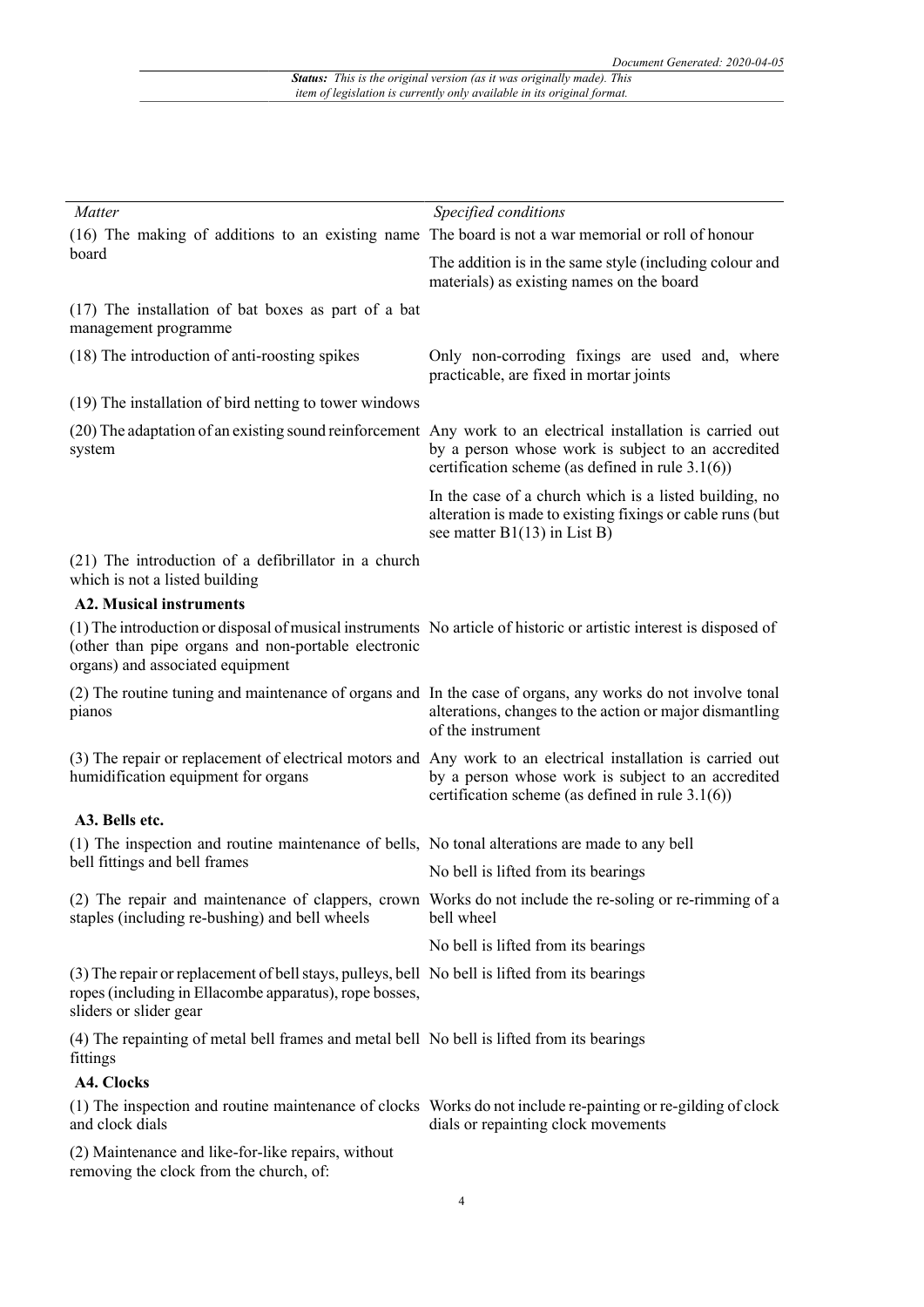| Specified conditions                                                                                                                                                                                                                                                                                     |
|----------------------------------------------------------------------------------------------------------------------------------------------------------------------------------------------------------------------------------------------------------------------------------------------------------|
|                                                                                                                                                                                                                                                                                                          |
|                                                                                                                                                                                                                                                                                                          |
| (4) The reinstallation of disconnected hands and Works do not include re-painting or re-gilding of clock<br>dials or repainting clock movements                                                                                                                                                          |
|                                                                                                                                                                                                                                                                                                          |
| (6) The upgrading of electrical control devices and Any work to an electrical installation is carried out<br>by a person whose work is subject to an accredited<br>certification scheme (as defined in rule $3.1(6)$ )                                                                                   |
|                                                                                                                                                                                                                                                                                                          |
| (1) The repair of woodwork, metalwork and movables Matching materials are used                                                                                                                                                                                                                           |
| The repair does not involve any works to:<br>- woodwork or metalwork of historic or artistic<br>interest<br>- Royal coats of arms<br>- hatchments or other heraldic achievements<br>— paintings<br>- textiles of historic or artistic interest<br>- church plate (including candlesticks and<br>crosses) |
| No article of historic or artistic interest is marked<br>without first obtaining specialist advice                                                                                                                                                                                                       |
| (3) The introduction, removal or disposal of kneelers, The introduction, removal or disposal of the articles<br>does not result in a change to the overall appearance<br>of the church                                                                                                                   |
| No article of historic or artistic interest is removed or<br>disposed of                                                                                                                                                                                                                                 |
| No article of historic or artistic interest is removed or<br>disposed of                                                                                                                                                                                                                                 |
| No article being introduced is fixed to historic fabric                                                                                                                                                                                                                                                  |
|                                                                                                                                                                                                                                                                                                          |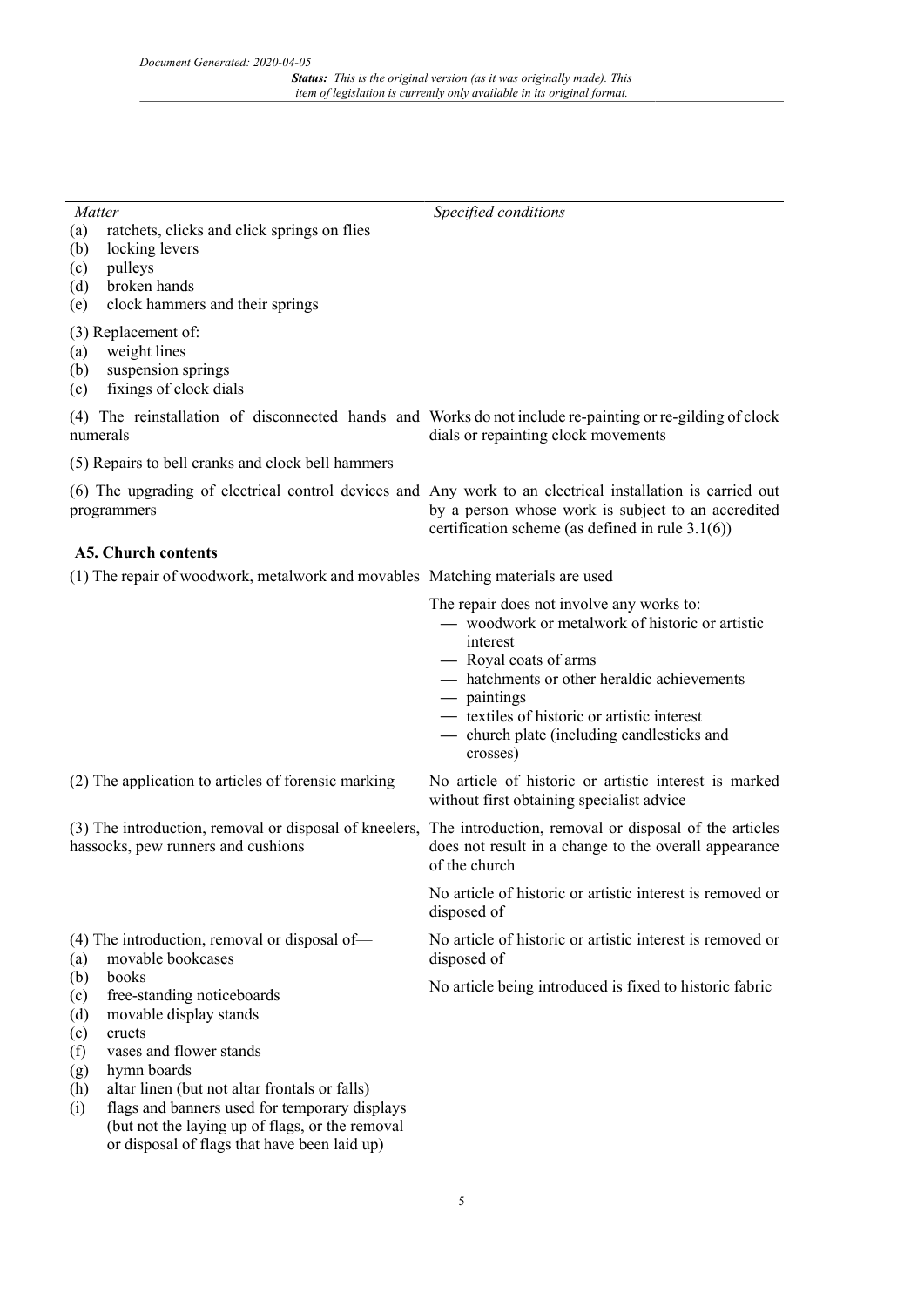| <i>Matter</i><br>(j)     | the Union flag or St George's flag (with or                                                                                                                                                                | Specified conditions                                                                                                            |
|--------------------------|------------------------------------------------------------------------------------------------------------------------------------------------------------------------------------------------------------|---------------------------------------------------------------------------------------------------------------------------------|
| $\left( k\right)$<br>(1) | without the diocesan arms in the first quarter)<br>for flying from the church<br>portable audio-visual equipment<br>wi-fi routers                                                                          |                                                                                                                                 |
| (m)                      | equipment for card payment systems                                                                                                                                                                         |                                                                                                                                 |
| (a)<br>(b)<br>(c)        | (5) The removal or disposal of-<br>redundant sound reinforcement equipment<br>carpet<br>free-standing chairs (but not pews, benches or<br>stalls)                                                          | No article of historic or artistic interest is removed or<br>disposed of                                                        |
|                          | (6) The like for like replacement of carpet                                                                                                                                                                | Only breathable material is used                                                                                                |
|                          |                                                                                                                                                                                                            | No article of historic or artistic interest is removed or<br>disposed of                                                        |
|                          |                                                                                                                                                                                                            | (7) Treatment of fixtures and furniture against beetle No material of historic or artistic interest is treated                  |
|                          | or fungal activity                                                                                                                                                                                         | See matter B4(6) in List B for treatment of material of<br>historic or artistic interest)                                       |
|                          | and other hangings associated with an altar)                                                                                                                                                               | (8) The replacement of curtains (other than curtains No article of historic or artistic interest is removed or<br>disposed of   |
|                          | (9) The introduction of free-standing chairs in a church<br>which is not a listed building                                                                                                                 |                                                                                                                                 |
|                          | (10) The introduction, in a church which is a listed<br>building, of additional free-standing chairs of a design<br>which has previously been introduced in the church<br>under the authority of a faculty |                                                                                                                                 |
| building                 | (11) The introduction of a fixed internal noticeboard<br>(including in a porch) in a church which is not a listed                                                                                          |                                                                                                                                 |
|                          | A6. Church halls and similar buildings subject to<br>the faculty jurisdiction                                                                                                                              |                                                                                                                                 |
|                          | (1) Works of maintenance and repair to the building<br>and the replacement of fittings in the building                                                                                                     |                                                                                                                                 |
|                          | and fittings                                                                                                                                                                                               | (2) The introduction, removal or disposal of furniture No article of historic or artistic interest is removed or<br>disposed of |
|                          | (3) Replacement of material covering the roof where<br>neither the church nor the church hall or similar<br>building is a listed building                                                                  |                                                                                                                                 |
|                          | (4) The introduction of a defibrillator in a building<br>which is not a listed building                                                                                                                    |                                                                                                                                 |
|                          | A7. Churchyard                                                                                                                                                                                             |                                                                                                                                 |
|                          | (1) The introduction and maintenance of equipment for<br>maintenance of the church and churchyard                                                                                                          |                                                                                                                                 |
|                          | (2) The repair of paths and other hard-surfaced areas,<br>including resurfacing in the same materials and colour                                                                                           |                                                                                                                                 |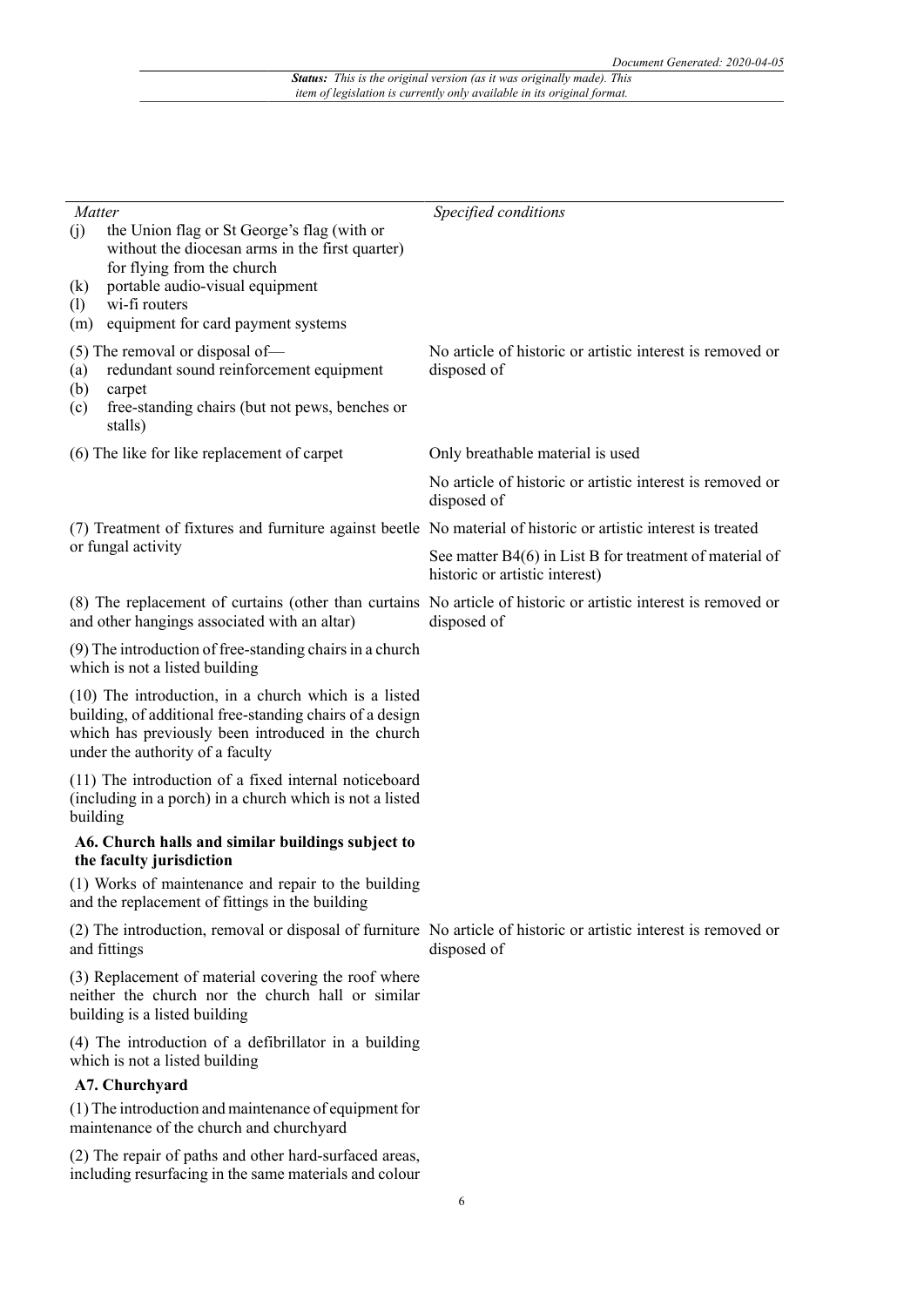| Matter                                                                                                                                                                       | Specified conditions                                                                                                                                                                                                                                                                                    |
|------------------------------------------------------------------------------------------------------------------------------------------------------------------------------|---------------------------------------------------------------------------------------------------------------------------------------------------------------------------------------------------------------------------------------------------------------------------------------------------------|
| (3) The introduction of unwired lighting to mark the<br>edge of a path                                                                                                       |                                                                                                                                                                                                                                                                                                         |
| (including lychgates and stiles), not involving repair or minimum<br>replacement, carried out as part of the regular course<br>of care and upkeep of the fence, wall or gate | (4) The maintenance of fences, walls and gates Any new disturbance below ground level is kept to a                                                                                                                                                                                                      |
| (5) Repairs to, and like for like replacement of,<br>fences and gates other than lychgates, walls or<br>historic railings                                                    | Any new disturbance below ground level is kept to a<br>minimum                                                                                                                                                                                                                                          |
| (See matters $B6(2)$ and (3) in List B for repairs to<br>walls and lychgates)                                                                                                |                                                                                                                                                                                                                                                                                                         |
| of a noticeboard                                                                                                                                                             | (6) The repair, repainting or like for like replacement The wording on the board is not changed except for<br>the purpose of updating existing information that is<br>included on the board                                                                                                             |
|                                                                                                                                                                              | In the case of replacement:<br>- the Town and Country Planning (Control of<br>Advertisement) Regulations 2007 are complied<br>with,<br>the replacement noticeboard is not illuminated,<br>and                                                                                                           |
|                                                                                                                                                                              | any new disturbance below ground level is kept<br>to a minimum                                                                                                                                                                                                                                          |
| (7) The grant by the incumbent of a licence for grazing The licence is in a form approved by the chancellor<br>in the churchyard                                             |                                                                                                                                                                                                                                                                                                         |
| (8) The disposal or replacement of gas and oil tanks No works of excavation are involved                                                                                     |                                                                                                                                                                                                                                                                                                         |
| (and associated pipe work)                                                                                                                                                   | The local planning authority is notified of the proposal                                                                                                                                                                                                                                                |
|                                                                                                                                                                              | Any work to a gas fitting is carried out by a person who<br>is registered on the Gas Safe Register (or is a member<br>of another class of persons approved by the Health and<br>Safety Executive for the purposes of Regulation $3(3)$<br>of the Gas Safety (Installation and Use) Regulations<br>1998) |
|                                                                                                                                                                              | Any work to an oil-fired heating system is carried out<br>by a person whose work is subject to an accredited<br>certification scheme (as defined in rule $3.1(6)$ )                                                                                                                                     |
|                                                                                                                                                                              | In the case of replacement, the replacement tank is<br>of similar dimensions and in substantially the same<br>location                                                                                                                                                                                  |
|                                                                                                                                                                              | (9) The introduction, replacement or disposal of a The local planning authority is notified of the proposal                                                                                                                                                                                             |
| flagpole not attached to the church building                                                                                                                                 | Any new disturbance below ground level is kept to a<br>minimum                                                                                                                                                                                                                                          |
| (10) The introduction of a defibrillator where the                                                                                                                           |                                                                                                                                                                                                                                                                                                         |

church is not a listed building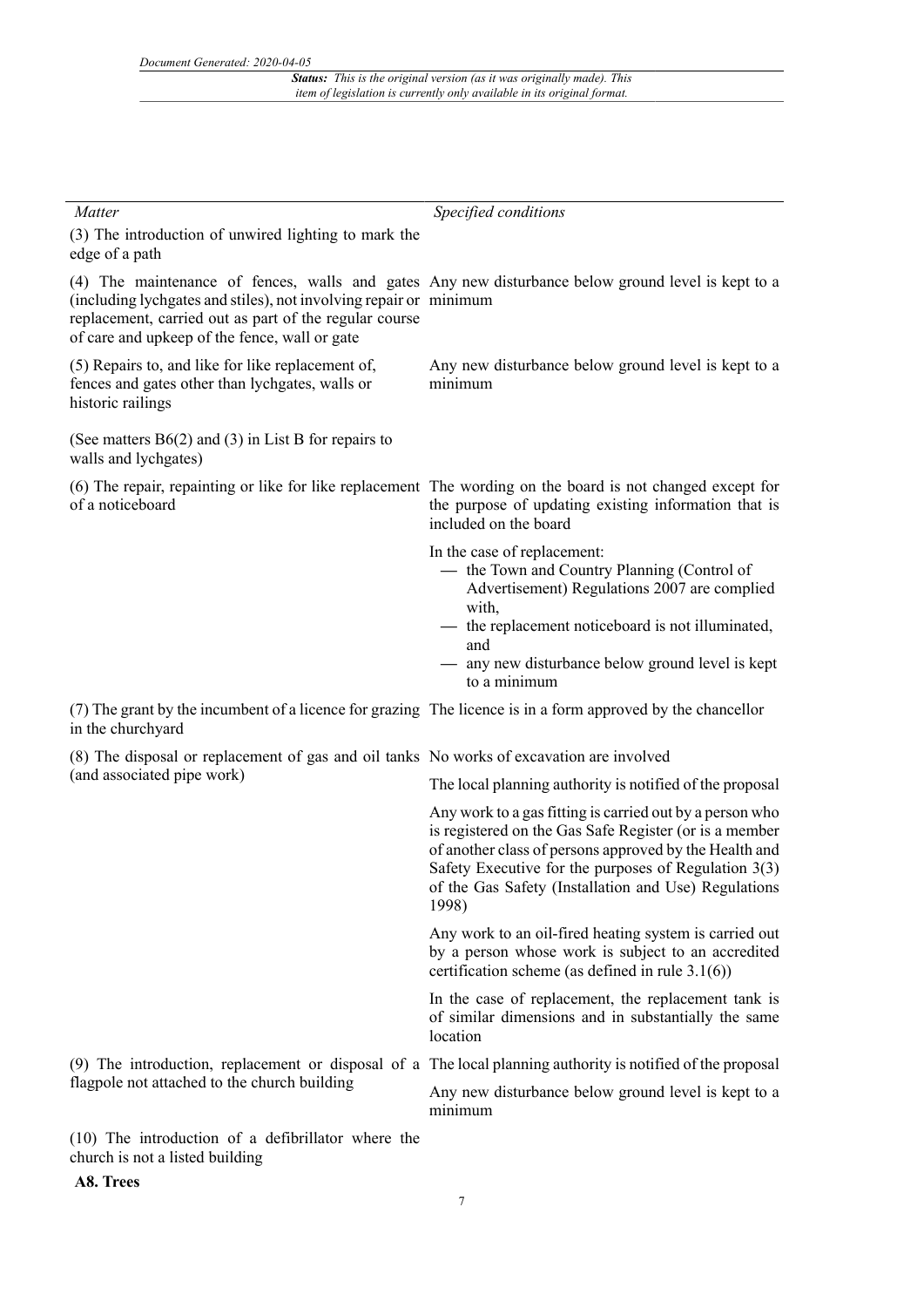| Specified conditions                                                                                                                                                                                                                                                                             |
|--------------------------------------------------------------------------------------------------------------------------------------------------------------------------------------------------------------------------------------------------------------------------------------------------|
| (1) The felling, lopping or topping of a tree the The works do not relate to any tree in respect of which<br>diameter of any stem of which does not exceed 75 a tree preservation order is in force or which is in a<br>millimetres (measured over the bark at a height of 1.5 conservation area |
| Regard is had to guidance issued by the Church<br>Buildings Council as to the planting, felling, lopping<br>and topping of trees in churchyards                                                                                                                                                  |
| Regard is had to guidance issued by the Church<br>Buildings Council as to the planting, felling, lopping<br>and topping of trees in churchyards                                                                                                                                                  |
| Regard is had to guidance issued by the Church<br>Buildings Council as to the planting, felling, lopping<br>and topping of trees in churchyards                                                                                                                                                  |
|                                                                                                                                                                                                                                                                                                  |

#### **Table 2**

## **List B – Matters which may be undertaken without a faculty subject to consultation etc.**

This table prescribes matters which may, subject to any specified conditions, be undertaken without a faculty if the archdeacon has been consulted on the proposal to undertake the matter and has given notice in writing that the matter may be undertaken without a faculty. The archdeacon may impose additional conditions in the written notice.

See the general notes as to matters which may not be undertaken without a faculty despite being included in List B.

| Matter                                                                    | Specified conditions                                                                                                                                                                                  |
|---------------------------------------------------------------------------|-------------------------------------------------------------------------------------------------------------------------------------------------------------------------------------------------------|
| <b>B1. Church building etc.</b>                                           |                                                                                                                                                                                                       |
| material                                                                  | (1) Works of repair affecting the fabric or historic The repair does not introduce material of a type that<br>does not already form part of the fabric or historic<br>material that is to be repaired |
|                                                                           | The repair does not involve the substantial<br>replacement of a major part of the fabric or of historic<br>material                                                                                   |
|                                                                           | Details of any materials to be used are submitted to the<br>archdeacon when the archdeacon is consulted on the<br>proposal to undertake the matter                                                    |
|                                                                           | The works do not involve any new disturbance below<br>ground level                                                                                                                                    |
|                                                                           | The parochial church council's insurers are notified if<br>external scaffolding is to be erected                                                                                                      |
| (2) The installation of a wall offertory box                              | The installation does not affect historic fabric                                                                                                                                                      |
| than to areas of historic wall painting, even if already<br>painted over) | (3) Works of external or internal redecoration (other Details of materials and colours are submitted to the<br>archdeacon when the archdeacon is consulted on the<br>proposal to undertake the matter |
|                                                                           | The overall appearance of the building is not changed                                                                                                                                                 |
|                                                                           | The parochial church council's insurers are notified if<br>external scaffolding is to be erected                                                                                                      |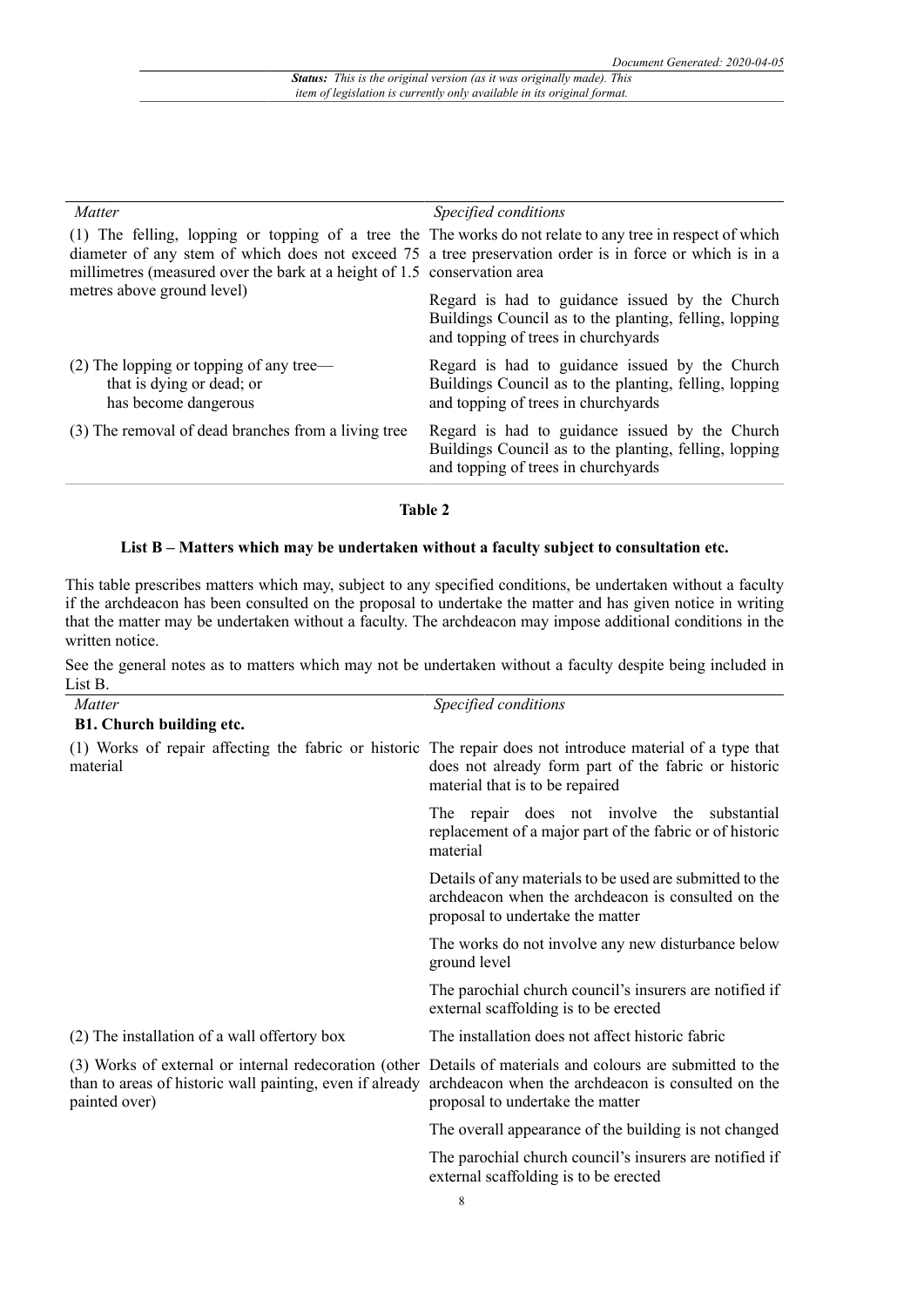*Status: This is the original version (as it was originally made). This item of legislation is currently only available in its original format.*

| Matter                                                                                                                                                    | Specified conditions                                                                                                                                                                                                                                                        |
|-----------------------------------------------------------------------------------------------------------------------------------------------------------|-----------------------------------------------------------------------------------------------------------------------------------------------------------------------------------------------------------------------------------------------------------------------------|
| (4) The treatment of timber against beetle or fungal The works do not involve the replacement of timber<br>activity where the church is a listed building |                                                                                                                                                                                                                                                                             |
| (5) The replacement of a boiler in the same location<br>utilising a different fuel supply or pipe runs                                                    | Any work to a gas fitting is carried out by a person who<br>is registered on the Gas Safe Register (or is a member<br>of another class of persons approved by the Health and                                                                                                |
| (See matter $A1(7)$ in List A for replacement using<br>existing fuel supply and pipe runs)                                                                | Safety Executive for the purposes of Regulation $3(3)$<br>of the Gas Safety (Installation and Use) Regulations<br>1998                                                                                                                                                      |
|                                                                                                                                                           | The parochial church council's insurers are notified of<br>the proposals                                                                                                                                                                                                    |
| material covering the roof of a listed building                                                                                                           | (6) The like for like replacement of roof lead or other The original introduction of the material being<br>replaced was authorised                                                                                                                                          |
|                                                                                                                                                           | The parochial church council's insurers are notified of<br>the proposals                                                                                                                                                                                                    |
| (7) The installation of lighting and safety equipment                                                                                                     | The lighting or other equipment:<br>- is installed only in a part of the church (such as<br>a tower or crypt) that is not normally visible to<br>the public, or<br>- when installed will not be visible from ground<br>level                                                |
|                                                                                                                                                           | Any work to an electrical installation or electrical<br>equipment is carried out by a person whose work<br>is subject to an accredited certification scheme (as<br>defined in rule $3.1(6)$ )                                                                               |
|                                                                                                                                                           | The installation will not affect any graves or vaults                                                                                                                                                                                                                       |
|                                                                                                                                                           | The parochial church council's insurers are notified of<br>the proposals                                                                                                                                                                                                    |
| (8) The extension of an existing lighting system                                                                                                          | Any work to an electrical installation or electrical<br>equipment is carried out by a person whose work<br>is subject to an accredited certification scheme (as<br>defined in rule $3.1(6)$ )                                                                               |
|                                                                                                                                                           | The parochial church council's insurers are notified of<br>the proposals                                                                                                                                                                                                    |
| (9) The installation of a lightning conductor                                                                                                             | The parochial church council's insurers are notified of<br>the proposals                                                                                                                                                                                                    |
|                                                                                                                                                           | The parochial church council is satisfied that the<br>person who is to undertake the work has the necessary<br>skill and experience                                                                                                                                         |
| security purposes                                                                                                                                         | (10) The installation of closed circuit television for Details of cameras and other equipment, their<br>proposed location and the location of any cable runs<br>are submitted to the archdeacon when the archdeacon<br>is consulted on the proposal to undertake the matter |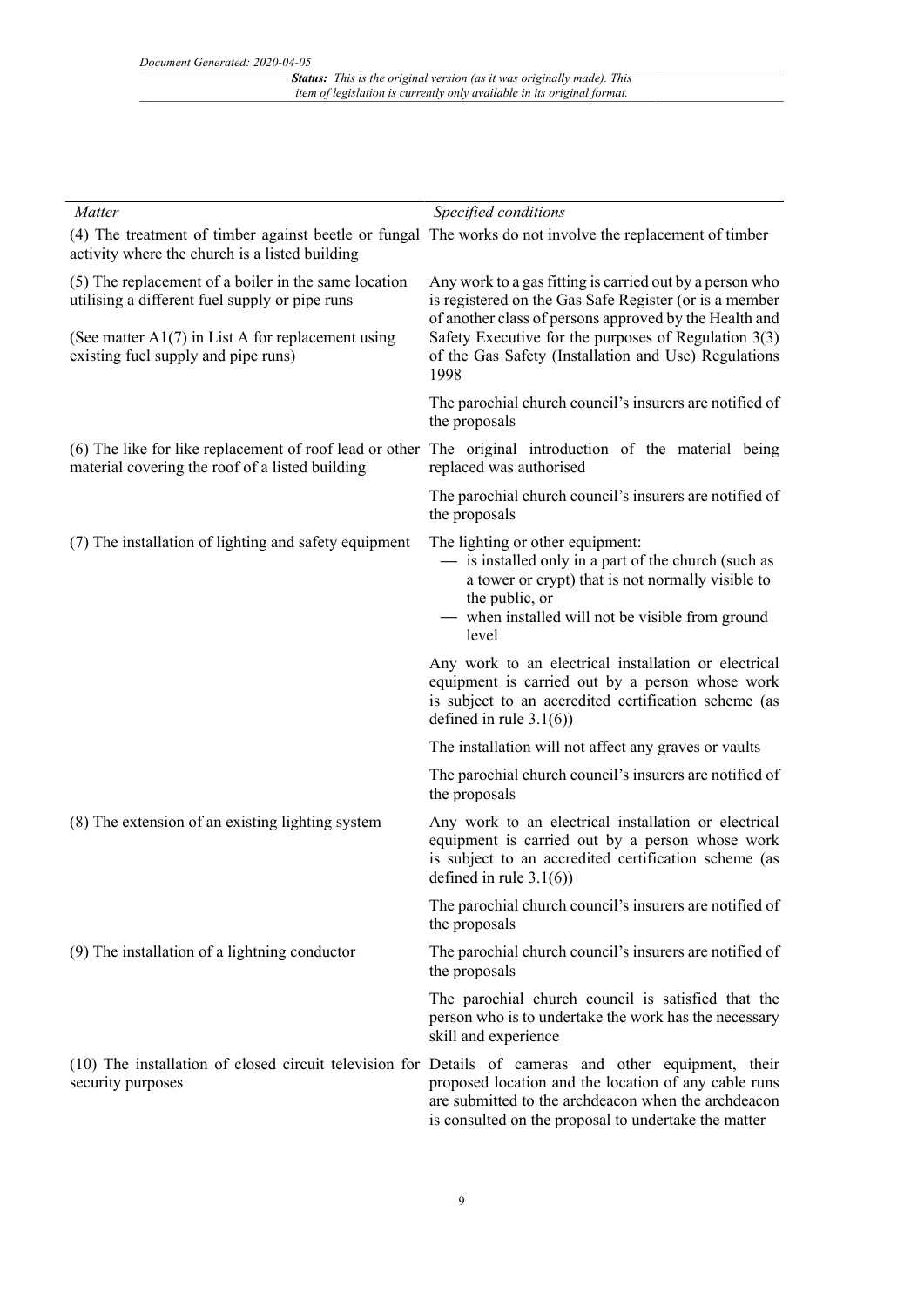| Matter                                                                                                                                           | Specified conditions                                                                                                                                                                                                                                   |
|--------------------------------------------------------------------------------------------------------------------------------------------------|--------------------------------------------------------------------------------------------------------------------------------------------------------------------------------------------------------------------------------------------------------|
|                                                                                                                                                  | Regard is had to any guidance issued by the<br>Church Buildings Council relating to privacy and the<br>protection of personal data                                                                                                                     |
|                                                                                                                                                  | Any work to an electrical installation is carried out<br>by a person whose work is subject to an accredited<br>certification scheme (as defined in rule $3.1(6)$ )                                                                                     |
| (11) The installation of security and fire alarms                                                                                                | Details of equipment, its proposed location and the<br>location of any cable runs are submitted to the<br>archdeacon when the archdeacon is consulted on the<br>proposal to undertake the matter                                                       |
|                                                                                                                                                  | Any work to an electrical installation is carried out<br>by a person whose work is subject to an accredited<br>certification scheme (as defined in rule $3.1(6)$ )                                                                                     |
| (12) The installation of locks (including timed and<br>other electronic locking devices)                                                         |                                                                                                                                                                                                                                                        |
| (13) The installation of a sound reinforcement system<br>or loop system (including a control desk) or the<br>alteration of an existing system    |                                                                                                                                                                                                                                                        |
| (14) The introduction of a defibrillator in a church<br>which is a listed building                                                               |                                                                                                                                                                                                                                                        |
| in a church which is not a listed building                                                                                                       | (15) The introduction of fixed audio-visual equipment Details of equipment, its proposed location and the<br>location of any cable runs are submitted to the<br>archdeacon when the archdeacon is consulted on the<br>proposal to undertake the matter |
| (16) The removal of asbestos                                                                                                                     | Works, other than works of minor reinstatement and<br>repair, will not be required following the removal of<br>the asbestos                                                                                                                            |
| refreshments                                                                                                                                     | (17) The refurbishment of facilities for serving The original introduction of the facilities being<br>refurbished was authorised                                                                                                                       |
| (18) The removal of partitions or divisions that did<br>not form part of the original construction of a church<br>which is not a listed building |                                                                                                                                                                                                                                                        |
| (19) The introduction of bird boxes                                                                                                              |                                                                                                                                                                                                                                                        |
| B2. Bells etc.                                                                                                                                   |                                                                                                                                                                                                                                                        |
| bearings and housings                                                                                                                            | (1) The lifting of a bell to allow the cleaning of Regard is had to any guidance issued by the Church<br><b>Buildings Council</b>                                                                                                                      |
|                                                                                                                                                  | No modification is made to the manner in which any<br>bell may be sounded                                                                                                                                                                              |
|                                                                                                                                                  | No historic material is modified or removed                                                                                                                                                                                                            |
| $(2)$ The like for like replacement of-<br>bearings and their housings<br>(a)                                                                    | Regard is had to any guidance issued by the Church<br><b>Buildings Council</b>                                                                                                                                                                         |
| gudgeons<br>(b)<br>crown staple assembly<br>(c)<br>steel or cast iron headstocks<br>(d)                                                          | The works do not involve the drilling or turning of the<br>bell                                                                                                                                                                                        |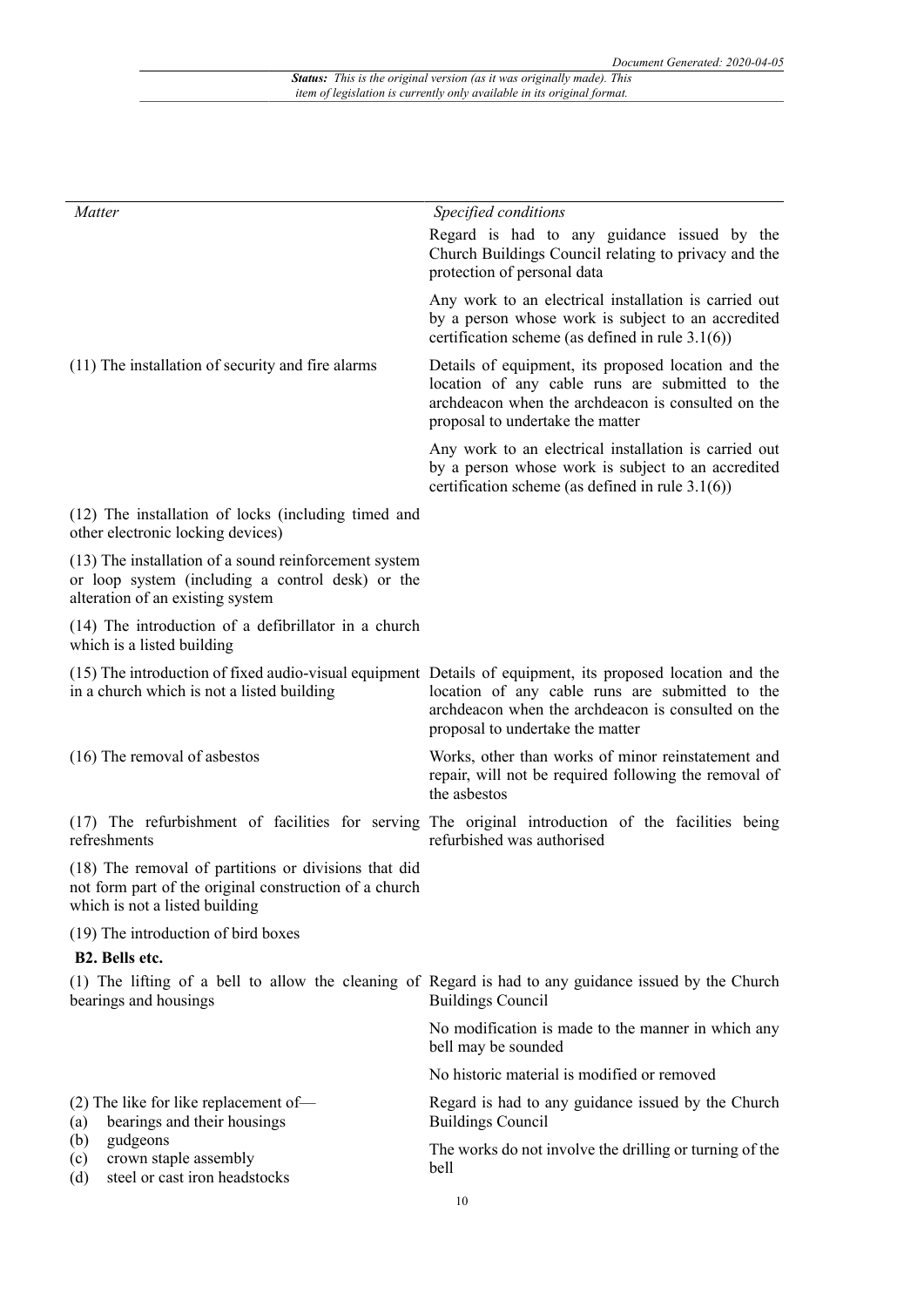| Matter                                                                                                                         | Specified conditions                                                                                                                                                                                                                                    |
|--------------------------------------------------------------------------------------------------------------------------------|---------------------------------------------------------------------------------------------------------------------------------------------------------------------------------------------------------------------------------------------------------|
| wheels<br>(e)                                                                                                                  | No modification is made to the manner in which any<br>bell may be sounded                                                                                                                                                                               |
|                                                                                                                                | No historic material is modified or removed                                                                                                                                                                                                             |
| $(3)$ The replacement of-<br>bell bolts<br>(a)                                                                                 | Regard is had to any guidance issued by the Church<br><b>Buildings Council</b>                                                                                                                                                                          |
| a wrought iron clapper shaft with a wooden-<br>(b)<br>shafted clapper                                                          | No modification is made to the manner in which any<br>bell may be sounded                                                                                                                                                                               |
|                                                                                                                                | No historic material is modified or removed                                                                                                                                                                                                             |
| The treatment of timber bell frames with<br>(4)<br>preservative or insecticide materials                                       |                                                                                                                                                                                                                                                         |
| Ellacombe apparatus                                                                                                            | (5) The re-pinning or re-facing of hammers in Regard is had to any guidance issued by the Church<br><b>Buildings Council</b>                                                                                                                            |
|                                                                                                                                | No modification is made to the manner in which any<br>bell may be sounded                                                                                                                                                                               |
|                                                                                                                                | No historic material is modified or removed                                                                                                                                                                                                             |
| for the training of ringers                                                                                                    | (6) The installation of an electric silent ringing device Any work to an electrical installation or electrical<br>equipment is carried out by a person whose work<br>is subject to an accredited certification scheme (as<br>defined in rule $3.1(6)$ ) |
|                                                                                                                                | The device is installed in a location not normally<br>visible to the public                                                                                                                                                                             |
|                                                                                                                                | No alteration is made to the fittings of the bells other<br>than the installation of electric contacts and wires                                                                                                                                        |
|                                                                                                                                | The device does not adversely affect the church's<br>protection against lightning                                                                                                                                                                       |
| (7) The installation of louvres in a belfry as a sound Any fixings are made into mortar<br>control measure                     |                                                                                                                                                                                                                                                         |
| (8) The introduction of peal boards in a location not<br>normally visible to the public                                        |                                                                                                                                                                                                                                                         |
| <b>B3. Clocks</b>                                                                                                              |                                                                                                                                                                                                                                                         |
| (1) Alterations to striking trains to prevent striking at No part of the clock movement is affected<br>night                   |                                                                                                                                                                                                                                                         |
| (2) The repair or replacement of electrical or electronic<br>clocks manufactured after 1950                                    |                                                                                                                                                                                                                                                         |
| <b>B4. Church contents</b>                                                                                                     |                                                                                                                                                                                                                                                         |
| (1) The repair and maintenance of church plate<br>(including candlesticks and crosses) not of historic or<br>artistic interest |                                                                                                                                                                                                                                                         |
| a pipe organ)                                                                                                                  | (2) The replacement of an electronic organ (but not of The original introduction of the electronic organ being<br>replaced was authorised                                                                                                               |
|                                                                                                                                | The replacement electronic organ is on a similar scale                                                                                                                                                                                                  |

to the electronic organ being replaced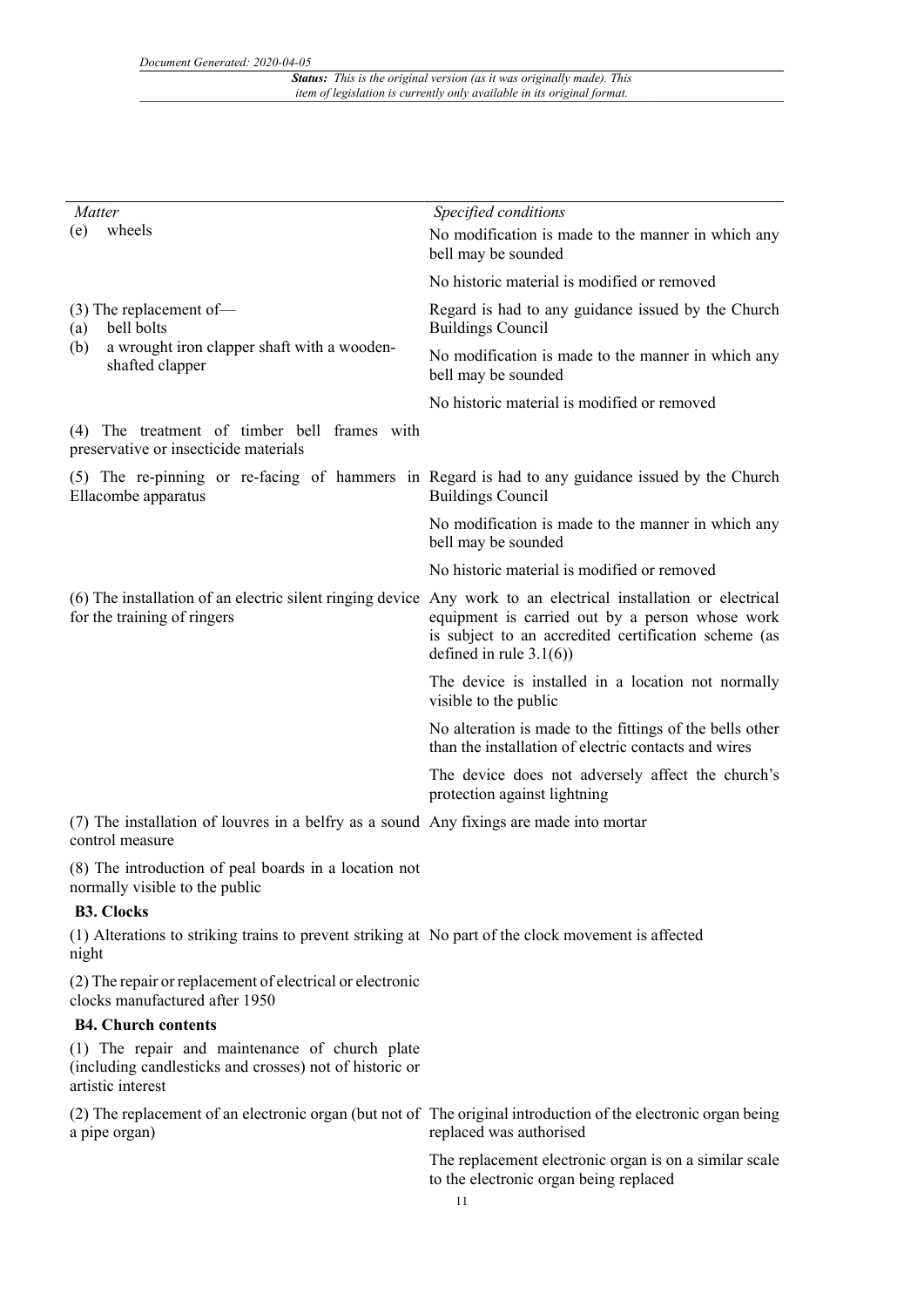| Matter                                                                                                                                                      | Specified conditions                                                                                                                                                                                                                                                                        |
|-------------------------------------------------------------------------------------------------------------------------------------------------------------|---------------------------------------------------------------------------------------------------------------------------------------------------------------------------------------------------------------------------------------------------------------------------------------------|
| a pipe organ                                                                                                                                                | (3) Like for like repairs and works of conservation to The archdeacon is satisfied, having regard to the<br>advice of the diocesan advisory committee or a<br>member or officer of the committee, that the person<br>who is to carry out the work has the necessary skill and<br>experience |
| pipe organ                                                                                                                                                  | (4) The installation of humidification equipment for a The archdeacon is satisfied, having regard to the<br>advice of the diocesan advisory committee or a<br>member of officer of the committee, that the person<br>who is to carry out the work has the necessary skill and<br>experience |
|                                                                                                                                                             | Any work to an electrical installation or electrical<br>equipment is carried out by a person whose work<br>is subject to an accredited certification scheme (as<br>defined in rule $3.1(6)$ )                                                                                               |
| (5) The replacement of carpets or other floor covering Only breathable material is used                                                                     |                                                                                                                                                                                                                                                                                             |
| and underlay (see List A for like of like replacement<br>of carpets)                                                                                        | No article of historic or artistic interest is replaced                                                                                                                                                                                                                                     |
| (6) Treatment of fixtures and furniture against beetle<br>or fungal activity (see List A for treatment of material<br>not of historic or artistic interest) |                                                                                                                                                                                                                                                                                             |
| (7) The introduction of a book of remembrance and<br>stand                                                                                                  |                                                                                                                                                                                                                                                                                             |
| (8) The introduction of a stand for candles                                                                                                                 |                                                                                                                                                                                                                                                                                             |
| (9) The introduction of a fixed internal noticeboard<br>(including in a porch) where the church is a listed<br>building                                     |                                                                                                                                                                                                                                                                                             |
| forming part of a heating system                                                                                                                            | (10) The introduction of a heating appliance not Details of the appliance, its proposed location and<br>the location of any cable runs are submitted to the<br>archdeacon when the archdeacon is consulted on the<br>proposal to undertake the matter                                       |
|                                                                                                                                                             | Any work to an electrical installation or electrical<br>equipment is carried out by a person whose work<br>is subject to an accredited certification scheme (as<br>defined in rule $3.1(6)$ )                                                                                               |
| (11) Works of repair to altar frontals and falls                                                                                                            | No work is carried to an article of historic or artistic<br>interest                                                                                                                                                                                                                        |
| (12) Disposal of redundant altar frontals and falls                                                                                                         | No article of historic or artistic interest is disposed of                                                                                                                                                                                                                                  |
| B5. Church halls and similar buildings subject to<br>the faculty jurisdiction                                                                               |                                                                                                                                                                                                                                                                                             |
| (1) The introduction of a defibrillator in a building<br>which is a listed building                                                                         |                                                                                                                                                                                                                                                                                             |
| <b>B6. Churchyard</b>                                                                                                                                       |                                                                                                                                                                                                                                                                                             |

(1) The introduction and removal of benches in a No bench proposed to be introduced has an inscription churchyard on it which would not be permitted on a monument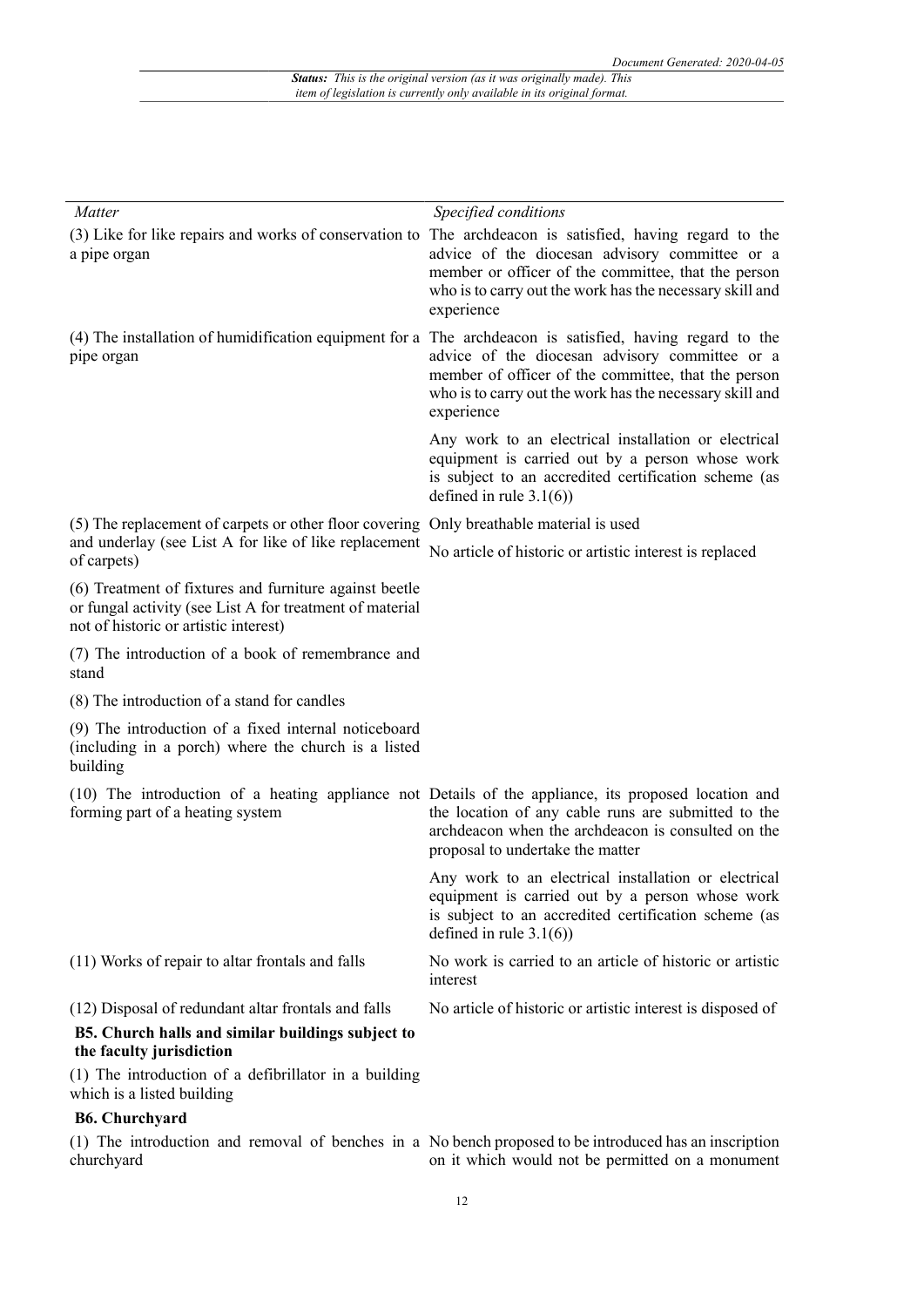*Status: This is the original version (as it was originally made). This item of legislation is currently only available in its original format.*

| Matter                                                                                                                                         | Specified conditions<br>in the churchyard under the applicable churchyard<br>regulations made or approved by the chancellor                                                                                                                                                                                                           |
|------------------------------------------------------------------------------------------------------------------------------------------------|---------------------------------------------------------------------------------------------------------------------------------------------------------------------------------------------------------------------------------------------------------------------------------------------------------------------------------------|
| (2) The repair or rebuilding of walls                                                                                                          | The works do not relate to any wall which is included<br>in the Schedule maintained for the purposes of the<br>Ancient Monuments and Archaeological Areas Act<br>1979 or is separately listed as a building of special<br>architectural or historic interest under the Planning<br>(Listed Buildings and Conservation Areas) Act 1990 |
|                                                                                                                                                | Any new disturbance below ground level is kept to a<br>minimum                                                                                                                                                                                                                                                                        |
| (3) The repair of lychgates                                                                                                                    | The lychgate is not separately listed as a building<br>of special architectural or historic interest under the<br>Planning (Listed Buildings and Conservation Areas)<br>Act 1990                                                                                                                                                      |
| (4) The introduction, replacement or alteration of a A new notice board is not illuminated<br>notice board                                     |                                                                                                                                                                                                                                                                                                                                       |
|                                                                                                                                                | The Town and Country Planning (Control of<br>Advertisement) Regulations 2007 are complied with                                                                                                                                                                                                                                        |
| is a listed building                                                                                                                           | (5) The introduction of a defibrillator where the church Any new disturbance below ground level is kept to a<br>minimum                                                                                                                                                                                                               |
| (6) The introduction of stands for bicycles                                                                                                    |                                                                                                                                                                                                                                                                                                                                       |
| (7) The resurfacing of paths and other hard-surfaced<br>areas using different materials or colour where the<br>church is not a listed building |                                                                                                                                                                                                                                                                                                                                       |
| (8) The introduction of hand rails to steps or paths                                                                                           |                                                                                                                                                                                                                                                                                                                                       |
| <b>B7. Trees</b>                                                                                                                               |                                                                                                                                                                                                                                                                                                                                       |
| (1) The planting of trees                                                                                                                      | Regard is had to the guidance issued by the Church<br>Buildings Council as to the planting, felling, lopping<br>and topping of trees in churchyards                                                                                                                                                                                   |
| $(2)$ The felling of a tree—<br>that is dying or dead; or<br>(a)<br>(b) has become dangerous                                                   | In the case of any tree in respect of which a<br>tree preservation order is in force or which is in<br>a conservation area, section 206 of the Town and<br>Country Planning Act 1990 (which provides for the<br>planting of replacement trees) is complied with                                                                       |
|                                                                                                                                                | Regard is had to the guidance issued by the Church<br>Buildings Council as to the planting, felling, lopping<br>and topping of trees in churchyards                                                                                                                                                                                   |
| in List A) except felling                                                                                                                      | (3) All other works to trees (whether or not prescribed If applicable, the law relating to the preservation of<br>trees in respect of which a tree preservation order is in<br>force or which are in a conservation area is complied<br>with                                                                                          |
|                                                                                                                                                | Regard is had to the guidance issued by the Church<br>Buildings Council as to the planting, felling, lopping<br>and topping of trees in churchyards"                                                                                                                                                                                  |